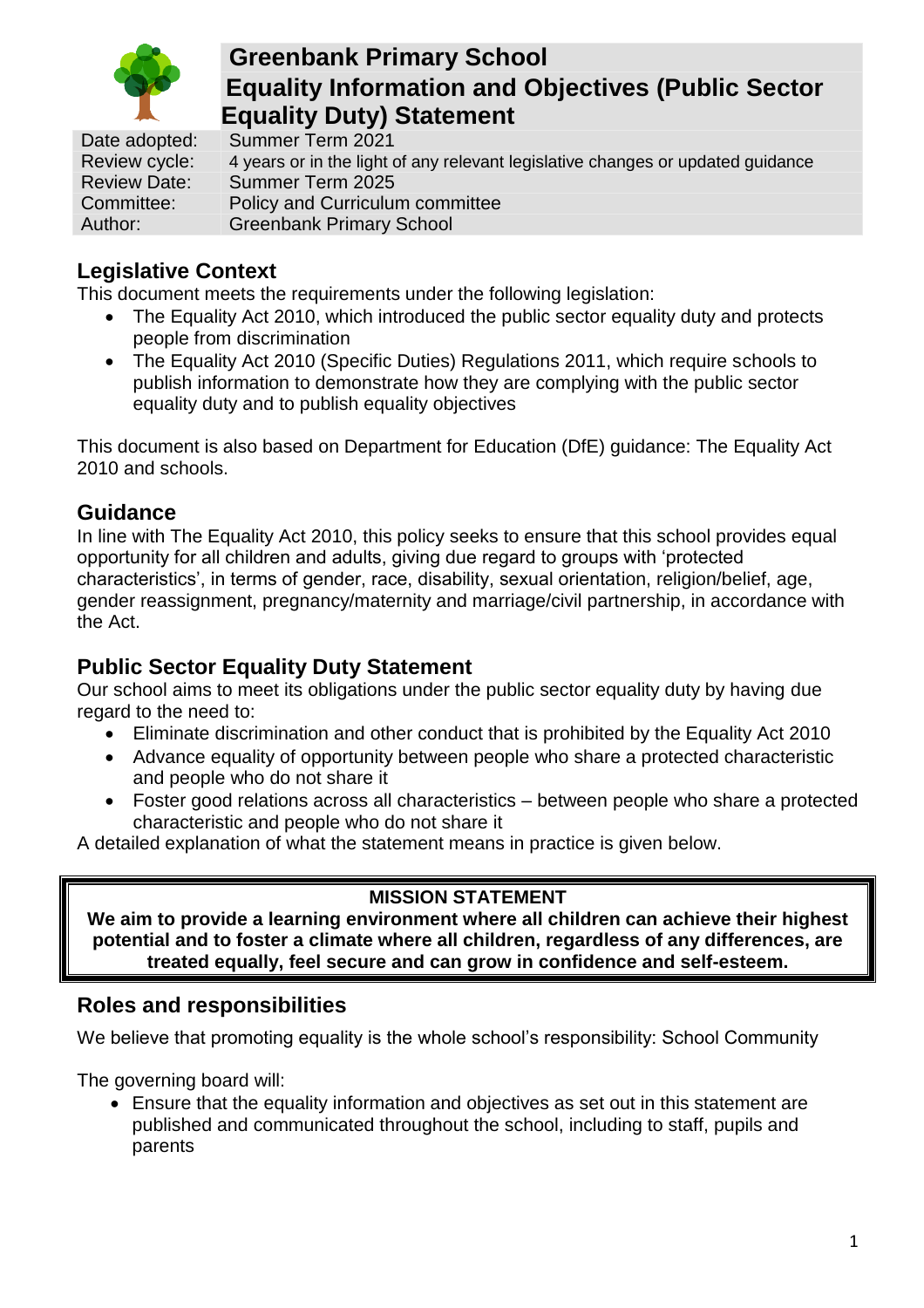- Ensure that the published equality information is updated at least every year, and that the objectives are reviewed and updated at least every 4 years
- Delegate responsibility for monitoring the achievement of the objectives on a daily basis to the headteacher

The Headteacher is responsible for:

- Drawing up, publishing and implementing the school's equality objectives
- Making sure steps are taken to address the school's stated equality objectives
- Making sure the equality plans are readily available and that the governors, staff, pupils, and their parents/carers are aware of them
- Producing regular information for staff and governors about the plans and how they are progressing
- Making sure all staff know their responsibilities and receive training and support in carrying these out
- Taking appropriate action in cases of harassment and discrimination, including prejudice related incidents
- Enabling reasonable adjustments to be made, in relation to disability, in regard to students, staff, parents / carers and visitors to the school

The Senior Management Team is responsible for:

- Supporting the Headteacher as above
- Leading on actions to achieve our equality objectives.
- Ensuring fair treatment and access to services and opportunities.
- Ensuring that all staff are aware of their responsibility to record and report prejudicerelated incidents.

All staff are responsible for:

- Promoting equality in their work
- Avoiding unlawful discrimination against anyone
- Fostering good relations between groups
- Dealing with prejudice-related incidents and reporting any concerns
- Being able to recognise and tackle bias and stereotyping
- Taking up training and learning opportunities

The Headteacher is responsible overall for monitoring the recording of prejudice-related incidents.

### **Eliminating discrimination**

The school is aware of its obligations under the Equality Act 2010 and complies with nondiscrimination provisions.

Where relevant, our policies include reference to the importance of avoiding discrimination and other prohibited conduct.

Staff and governors are regularly reminded of their responsibilities under the Equality Act, for example during meetings. Where this has been discussed during a meeting it is recorded in the meeting minutes.

New staff receive training on the Equality Act as part of their induction, and all staff receive refresher training every September.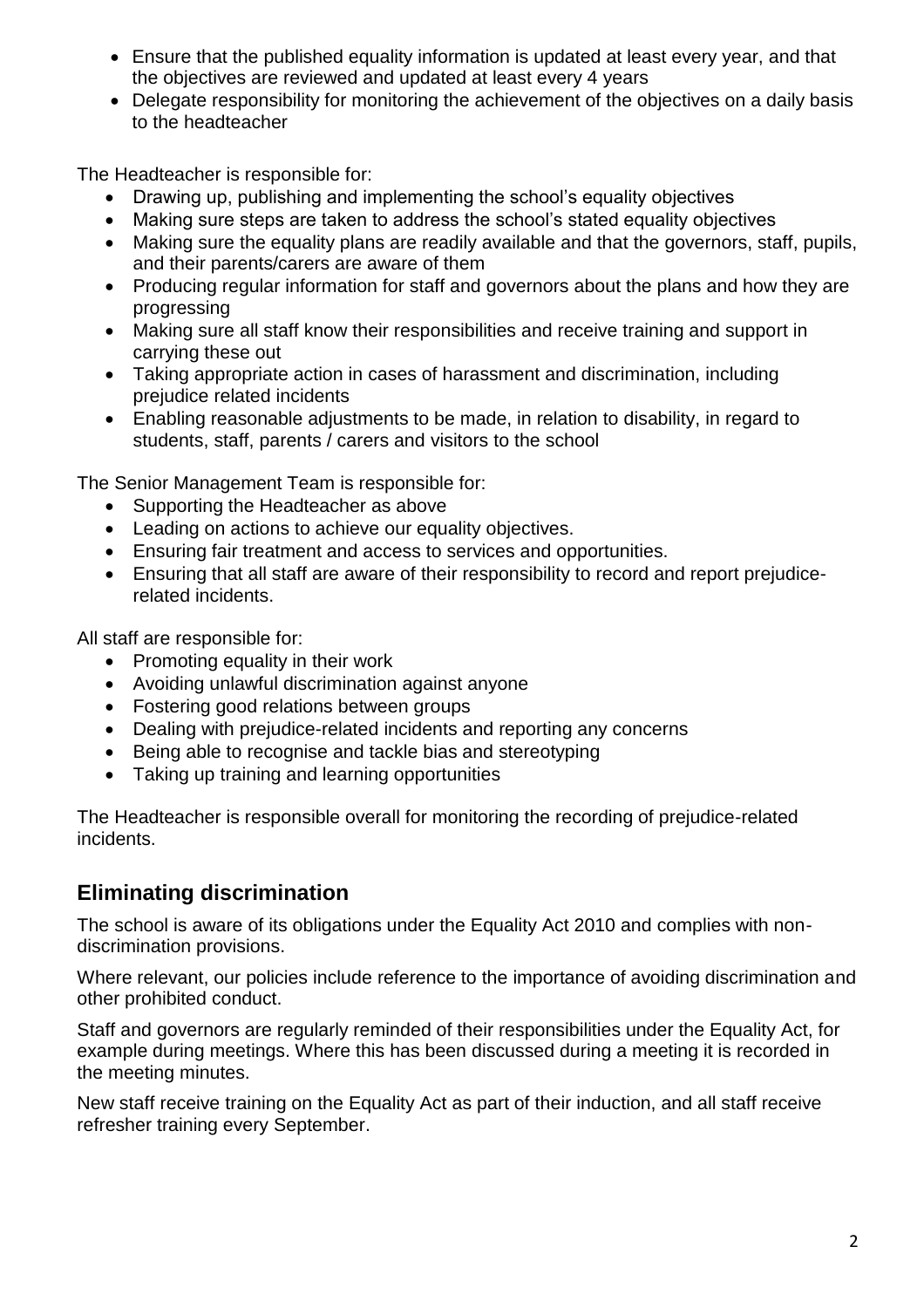## **Advancing equality of opportunity**

Equality of opportunity at Greenbank Primary School is about providing equality and excellence for all in order to promote the highest possible standards of achievement. Equality of opportunity applies to all members of our school community – pupils, staff, governors, parents and community members.

We aim to promote equality of opportunity and good relations across all aspects of school life.

We do this by:

- Creating an ethos in which pupils and staff feel valued and secure;
- Building self-esteem and confidence in our pupils, so they can use these qualities to achieve their full potential and become rounded citizens of the wider community;
- Having consistent expectations of the pupils and their learning;
- Removing or minimising barriers to learning, so that all pupils can achieve;
- Ensuring that our teaching takes into account the learning needs of all pupils through our curriculum and lesson planning;
- Actively tackling discrimination and promoting equality through our curriculum;
- Making clear to our pupils what constitutes aggressive and discriminatory behaviour;
- Ensuring class and school resources reflect society as a whole;
- Having clear procedures for dealing with discriminatory incidents and that these are understood by all;
- Ensuring that all pupils develop mutual respect through the school ethos, teachings and adult example.

These aims are designed to ensure that the school meets the needs of all of its community, taking account of the nine protected characteristics; race, disability, sex, age, religion or belief, sexual orientation, pregnancy, maternity and gender reassignment. It is important that in this school we meet the diverse needs of pupils to ensure inclusion for all and that all pupils are prepared for full participation in a multi-ethnic society.

Our Schools Commitment to Equality for all is by:

- Ensuring that all pupils and staff are encouraged and able to achieve to their full potential;
- Respecting and valuing differences between people;
- Preparing pupils for life in a diverse society;
- Acknowledging the existence of discrimination and taking steps to prevent it;
- Making the school a place where everyone, irrespective of a protected characteristic, feels welcomed and valued;
- Promoting good relations between groups within the school and the wider community;
- Ensuring that an inclusive ethos is established and maintained;
- Opposing all forms of discrimination and harassment;
- Being proactive in tackling and eliminating unlawful discrimination.

In fulfilling this aspect of the duty, the school will:

- Publish attainment data each academic year showing how pupils with different characteristics are performing
- Analyse the above data to determine strengths and areas for improvement, implement actions in response and publish this information
- Make evidence available identifying improvements for specific groups (e.g. declines in incidents of homophobic or transphobic bullying)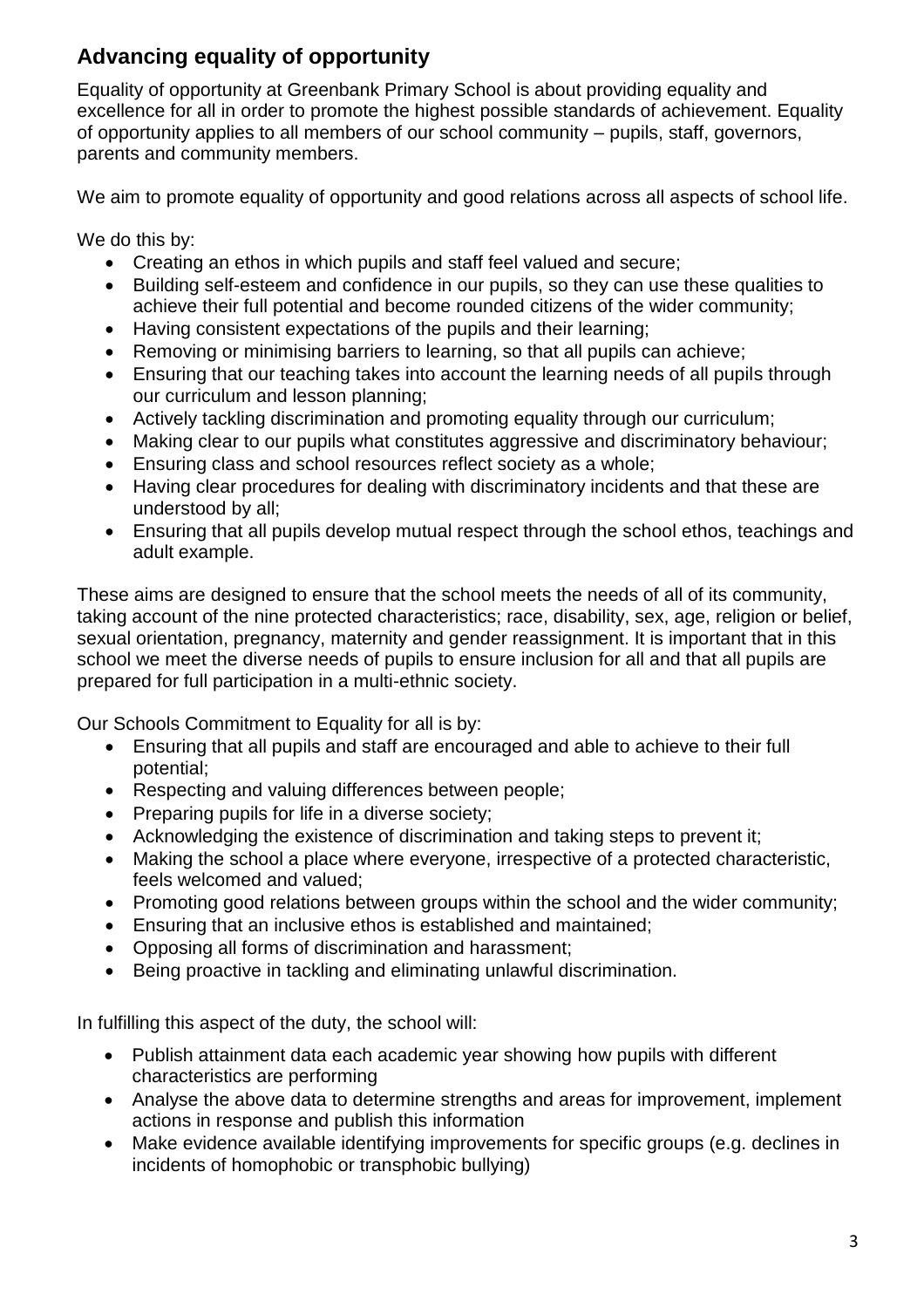• Publish further data about any issues associated with particular protected characteristics, identifying any issues which could affect our own pupils

## **Fostering good relations**

The school aims to foster good relations between those who share a protected characteristic and those who do not share it by:

- Promoting tolerance, friendship and understanding of a range of religions and cultures through different aspects of our curriculum. This includes teaching in RE, citizenship and personal, social, health and economic (PSHE) education, but also activities in other curriculum areas. For example, as part of teaching and learning in English/reading, pupils will be introduced to literature from a range of cultures
- Holding assemblies dealing with relevant issues. Pupils will be encouraged to take a lead in such assemblies and we will also invite external speakers to contribute
- Working with our local community. This includes inviting leaders of local faith groups to speak at assemblies, and organising school trips and activities based around the local community
- Encouraging and implementing initiatives to deal with tensions between different groups of pupils within the school. For example, our school council has representatives from different year groups and is formed of pupils from a range of backgrounds. All pupils are encouraged to participate in the school's activities, such as sports clubs. We also work with parents to promote knowledge and understanding of different cultures
- We have developed links with people and groups who have specialist knowledge about particular characteristics, which helps inform and develop our approach

### **Equality considerations in decision-making**

The school ensures it has due regard to equality considerations whenever significant decisions are made.

The school always considers the impact of significant decisions on particular groups. For example, when a school trip or activity is being planned, the school considers whether the trip:

- Cuts across any religious holidays
- Is accessible to pupils with disabilities
- Has equivalent facilities for boys and girls

The school keeps a written record (known as an Equality Impact Assessment) to show we have actively considered our equality duties and asked ourselves relevant questions. This is recorded at the same time as the risk assessment when planning school trips and activities. The record is completed by the member of staff organising the activity and is stored electronically with the completed risk assessment.

### **Equality objectives**

| <b>Objectives</b>   | <b>Actions</b>         | <b>Success Criteria</b> | <b>Outcomes</b> |
|---------------------|------------------------|-------------------------|-----------------|
| Celebrate diversity | Hold themed weeks to   | Fewer incidents         | Eliminate       |
|                     | celebrate different    | recorded                | discrimination, |
|                     | race, religions,       |                         | harassment,     |
|                     | languages, faith weeks |                         | victimisation   |
|                     | and global week.       |                         |                 |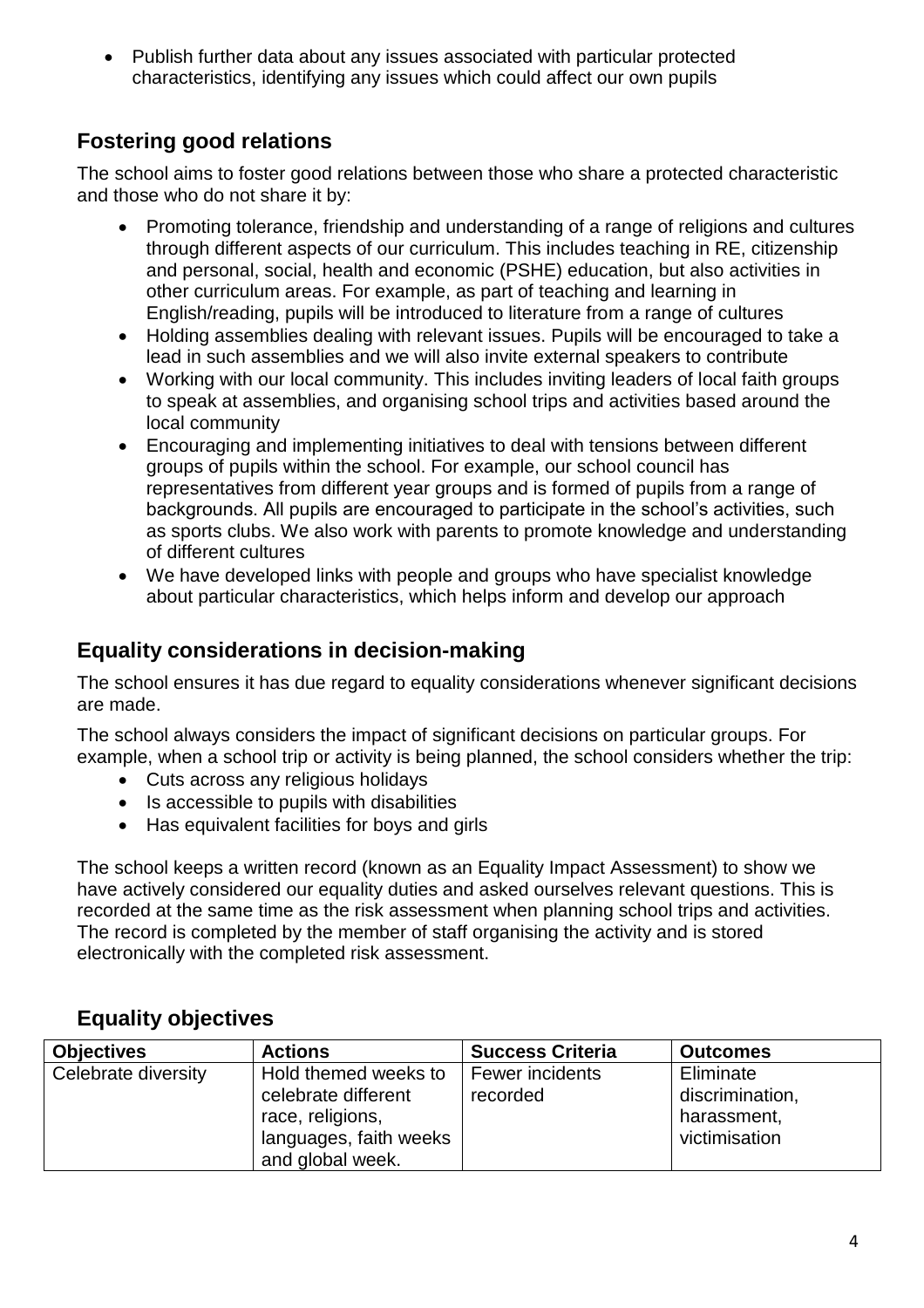| Increase staff<br>understanding of<br>ʻequality' and<br>implications for all on a<br>daily basis, through<br><b>CPD</b>                                                                                                             | Regular updates &<br>training at staff<br>meetings. Staff provide<br>support to pupils in line<br>with training                                                                                                                                                                                                                                           | All staff understand<br>their roles with respect<br>to the 'Equality Act'<br>and the implications for<br>their practice                                                                                                                                                                                  | Eliminate<br>discrimination,<br>harassment,<br>victimisation                                                   |
|-------------------------------------------------------------------------------------------------------------------------------------------------------------------------------------------------------------------------------------|-----------------------------------------------------------------------------------------------------------------------------------------------------------------------------------------------------------------------------------------------------------------------------------------------------------------------------------------------------------|----------------------------------------------------------------------------------------------------------------------------------------------------------------------------------------------------------------------------------------------------------------------------------------------------------|----------------------------------------------------------------------------------------------------------------|
| Make all reasonable<br>adjustments so that all<br>pupils, staff,<br>parents/carers and<br>visitors have access to<br>school and all activities                                                                                      | The Inclusion<br>Manager, Pastoral<br>Care Manager and<br>Counsellor all work to<br>ensure that the needs<br>of all pupils, staff and<br>carers are met                                                                                                                                                                                                   | A clear policy is in<br>place to ensure fair<br>access to opportunities<br>for enrichment.<br>leadership and<br>personal growth and<br>development. The<br>school takes account<br>of all disability issues<br>and does all in its<br>power to cater for the<br>needs of its pupils,<br>staff and carers | Eliminate<br>discrimination,<br>harassment,<br>victimisation                                                   |
| Ensure fair access to<br>the curriculum for<br>those with different<br>abilities/disabilities<br>through promoting<br>inclusive approaches<br>to teaching and<br>learning and the use of<br>specialist equipment<br>where necessary | Use a range of<br>teaching pedagogies<br>to stretch and<br>challenge pupils of all<br>abilities. Pupils have<br>access to appropriate<br>equipment as needed<br>e.g. Wobbly cushions<br>and other sensory<br>equipment, dyslexic<br>aids, ICT                                                                                                             | All children have full<br>access to the<br>curriculum. All children<br>are able to make<br>progress                                                                                                                                                                                                      | There is equal<br>opportunities for all                                                                        |
| To ensure equality of<br>access to home<br>learning during school<br>closure / burst bubble<br>due to Covid                                                                                                                         | A range of resources /<br>teaching materials are<br>available for all<br>children if school<br>closes or class<br>bubbles burst.<br>Resources are tailored<br>to meet individual<br>needs if required.<br>SENDCO to liaise with<br>families and teacher<br>with regards to this.<br>There are school<br>digital devices<br>available for use if<br>needed | All children are able to<br>continue learning at<br>home if they need to.                                                                                                                                                                                                                                | There are equal<br>opportunities, all<br>children have access<br>to appropriate -<br>teaching and<br>resources |